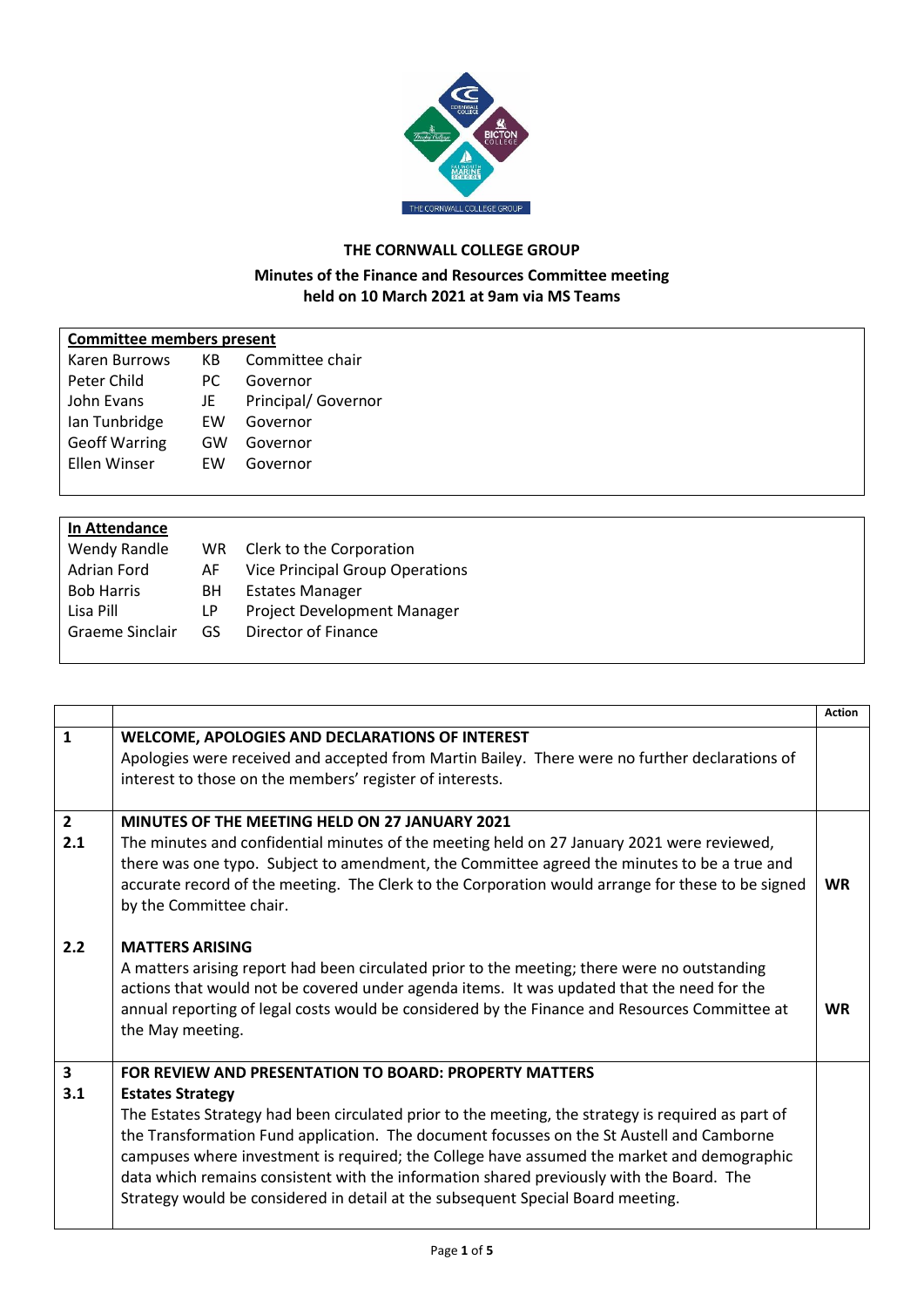| 3.2          | FE Capital Transformation fund projects proposal                                                                                                                                                                                                                                                                                                                                                                                                                                                                                                                                                                                                                                                                                                                                                                                                                                                                                                                                                           |  |
|--------------|------------------------------------------------------------------------------------------------------------------------------------------------------------------------------------------------------------------------------------------------------------------------------------------------------------------------------------------------------------------------------------------------------------------------------------------------------------------------------------------------------------------------------------------------------------------------------------------------------------------------------------------------------------------------------------------------------------------------------------------------------------------------------------------------------------------------------------------------------------------------------------------------------------------------------------------------------------------------------------------------------------|--|
|              | A copy of the proposal and stage one application had been circulated prior to the meeting. The<br>Committee commented on the repetition within the application, suggesting the inclusion of<br>examples such as the 14-16 year olds provision and references to the Strategic Intent and LEP<br>priorities could add value to the application. The VP - Group Operations explained that some<br>repetition was required as individual sections of the application would be reviewed and scored by<br>different people.                                                                                                                                                                                                                                                                                                                                                                                                                                                                                     |  |
|              | It was reported that the application assumes the DfE and College plans for the St Austell campus,<br>noting DfE representatives plan to attend the next Board meeting 24/03 to update further.                                                                                                                                                                                                                                                                                                                                                                                                                                                                                                                                                                                                                                                                                                                                                                                                             |  |
|              | In response to Committee questions it was noted that master plan for the Camborne site had been<br>completed in 2008 and that the College had been satisfied with the quick turnaround on work<br>recently completed by the external project managers. The aim of the project will be to create a<br>'heart' for the Camborne campus, once achieved the Penhaligan building would be outside of this;<br>any decision for sale would be a Board decision. In response to Committee concerns around site<br>safety it was noted that Colleges are public spaces, with a public footpath running through the<br>middle of the Camborne campus; a more centralised campus will make easier to ensure site safety.                                                                                                                                                                                                                                                                                             |  |
|              | Reflecting on the lessons learned from the project management of Future Farms, a Committee<br>member highlighted the need to ensure satisfactory design and a clear purpose which the design<br>meets prior to investment; the Committee agreed the need for a small working party to oversee<br>large projects.                                                                                                                                                                                                                                                                                                                                                                                                                                                                                                                                                                                                                                                                                           |  |
|              | The application pack would be considered further at the subsequent Special Board meeting.                                                                                                                                                                                                                                                                                                                                                                                                                                                                                                                                                                                                                                                                                                                                                                                                                                                                                                                  |  |
| 3.3<br>3.3.1 | <b>Property Matters</b><br>A confidential paper had been circulated prior to the meeting. Further information is contained in<br>the confidential minutes.                                                                                                                                                                                                                                                                                                                                                                                                                                                                                                                                                                                                                                                                                                                                                                                                                                                 |  |
| 3.4          | <b>Internal Controls and Project Management for Future Farm</b><br>The Committee received the report circulated prior to the meeting. The committee noted the<br>issues reported in the document and emphasised the importance of learning the lessons so that<br>projects can be managed much more effectively. It was reported that the College plan to<br>implement a robust project management framework for the group going forward. In response to<br>Committee members' questions it was understood that there are project management skills in<br>house and that the College delivers project management training. The Committee were pleased<br>with the recommendations presented in the document.                                                                                                                                                                                                                                                                                               |  |
| 3.5          | <b>Capital Projects update</b><br>The Committee received the paper circulated prior to the meeting, there were no questions.                                                                                                                                                                                                                                                                                                                                                                                                                                                                                                                                                                                                                                                                                                                                                                                                                                                                               |  |
| 4<br>4.1     | FOR REVIEW AND PRESENTATION TO BOARD: FINANCE MATTERS<br>Financial Update (including Management Accounts, Cashflow, Debtors and Creditors, and<br><b>Forecast at January 2021)</b><br>It was reported that the forecast remains in line with the accounts circulated for the January<br>meeting, noting that the adjustments due to Covid considered at the January meeting had been<br>incorporated. The College have assumed full clawback of the Adult Education budget though await<br>an announcement on whether there will be a reduction in the tolerance; this could be a benefit of<br>f1m and therefore an increase in cash flow of f1m. In response to a Committee member's<br>question the College are currently achieved 78% of the Adult Education budget, assuming the<br>same tolerance as last year the College will stand to benefit.<br>The Income and Expenditure tables were reviewed, noting the increased visibility of the Concorde<br>costs. The following highlights were noted; |  |
|              | In Apprenticeships and HE income is forecast to be higher than Budget.                                                                                                                                                                                                                                                                                                                                                                                                                                                                                                                                                                                                                                                                                                                                                                                                                                                                                                                                     |  |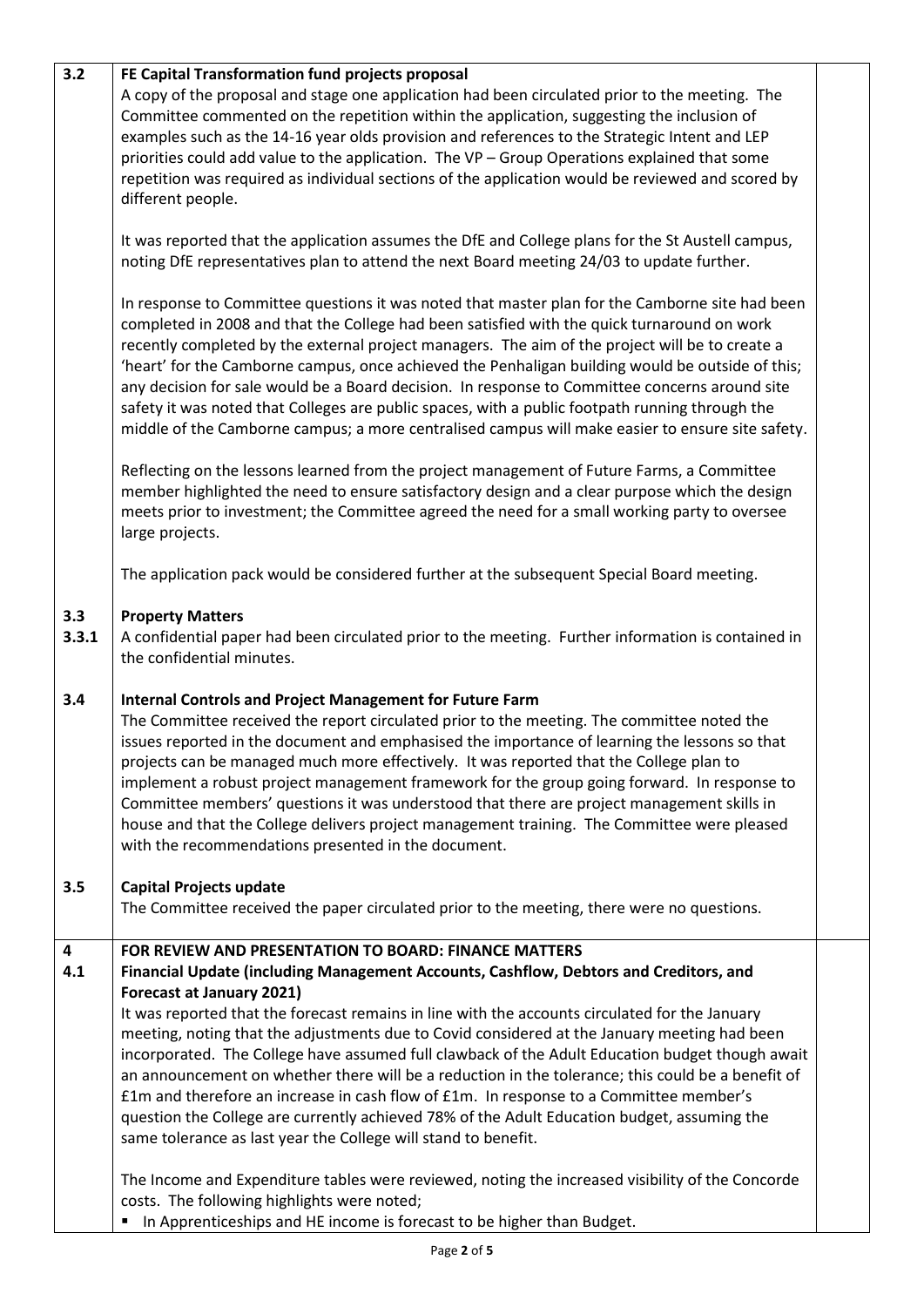|     | Income remains consistent with previous months<br>Overspend in staffing against original budget due to agency staff, though this is not expected to<br>п<br>continue, increased student recruitment and the DBS provision.<br>Overspend in Covid costs due to additional lockdowns<br>٠                                                                                                                                                                                                                                                                                                                                                                                                                                                            |                  |
|-----|----------------------------------------------------------------------------------------------------------------------------------------------------------------------------------------------------------------------------------------------------------------------------------------------------------------------------------------------------------------------------------------------------------------------------------------------------------------------------------------------------------------------------------------------------------------------------------------------------------------------------------------------------------------------------------------------------------------------------------------------------|------------------|
|     | The cash flow forecast was shared noting this would be dependent on the debt position. A new<br>credit controller has been appointed and a worker has been engaged to chase debts to drive this<br>down. A Committee member noted that the three month debt figure was higher; it was noted this<br>has reduced since the circulation of the paper.                                                                                                                                                                                                                                                                                                                                                                                                |                  |
|     | The Committee were keen to explore how the College have reached the £380k loss of income due<br>to Covid. It was reported that this figure had been calculated based on comparisons to the<br>previous year, noting the likely Covid impact on summer and weekend training and HE provision.                                                                                                                                                                                                                                                                                                                                                                                                                                                       |                  |
| 4.2 | Fees policy for 2021/22<br>The policy had been circulated prior to the meeting. The intention of the new policy is to outline<br>how fees will be collected and what action will be taken should the College not receive payment;<br>the policy will provide clearer guidance for Finance and Curriculum. It was noted that the<br>Curriculum and Quality have not viewed this policy. The Committee agreed to recommended the<br>Board approve the policy and delegate future approval of the policy to the Finance and Resources<br>Committee.                                                                                                                                                                                                   | KB/<br><b>WR</b> |
| 4.3 | <b>HE Fees for 2022/23</b><br>A document had been circulated prior to the meeting, noting this had been reviewed by the HE<br>Committee. A Committee member suggested that if the proposed changes were adopted it would<br>be useful to know what impact these would have on income; this request will be contained in the<br>exec summary which will be presented to Board. A Committee member reflected on the fees in<br>comparison to other south west providers; it was noted that the HE committee had debated this<br>and were satisfied with the College's proposals.                                                                                                                                                                     | <b>GS</b>        |
| 4.4 | <b>Balanced Scorecard/KPIs update</b><br>The document had been circulated prior to the meeting. There were no major concerns to report,<br>the following highlights were noted:<br>Funding for the work based placements; just before Covid a restructure was put in place to<br>improve this area, the impact of Covid on progress was noted; this area will continue to be<br>monitored as this will form a significant part of T Levels.<br>Staff numbers; the College appointed additional staff to support the increase of 400 students<br>Ξ<br>and ensure a Covid secure environment. In response to a Committee member question the<br>College plan to achieve the forecast. A further comment is contained in the confidential<br>minutes. |                  |
|     | A Committee member requested an explanation of the colour coding noting disparity between<br>progress and colour coding; this will be reviewed prior to circulation to Board.                                                                                                                                                                                                                                                                                                                                                                                                                                                                                                                                                                      | AF               |
| 4.5 | <b>Financial Regulations amendment</b><br>An amendment to the Financial Regulations had been circulated prior to the meeting. It was<br>proposed that the authorisation thresholds for disposal of assets is revised in line with the new<br>management structure. The VP Group Operations informed the Board that a comprehensive<br>review of the regulations will be completed. The Committee recommend the approval of the<br>amendment to the Board.                                                                                                                                                                                                                                                                                          | KB/<br><b>WR</b> |
| 4.6 | <b>Overdraft renewal</b><br>The overdraft renewal had been circulated prior to the meeting. In response to Committee<br>members questions, the College will challenge the level of security requested. A discussion took<br>place on whether there was a need to request a higher overdraft and the flexibility this could                                                                                                                                                                                                                                                                                                                                                                                                                         | AF               |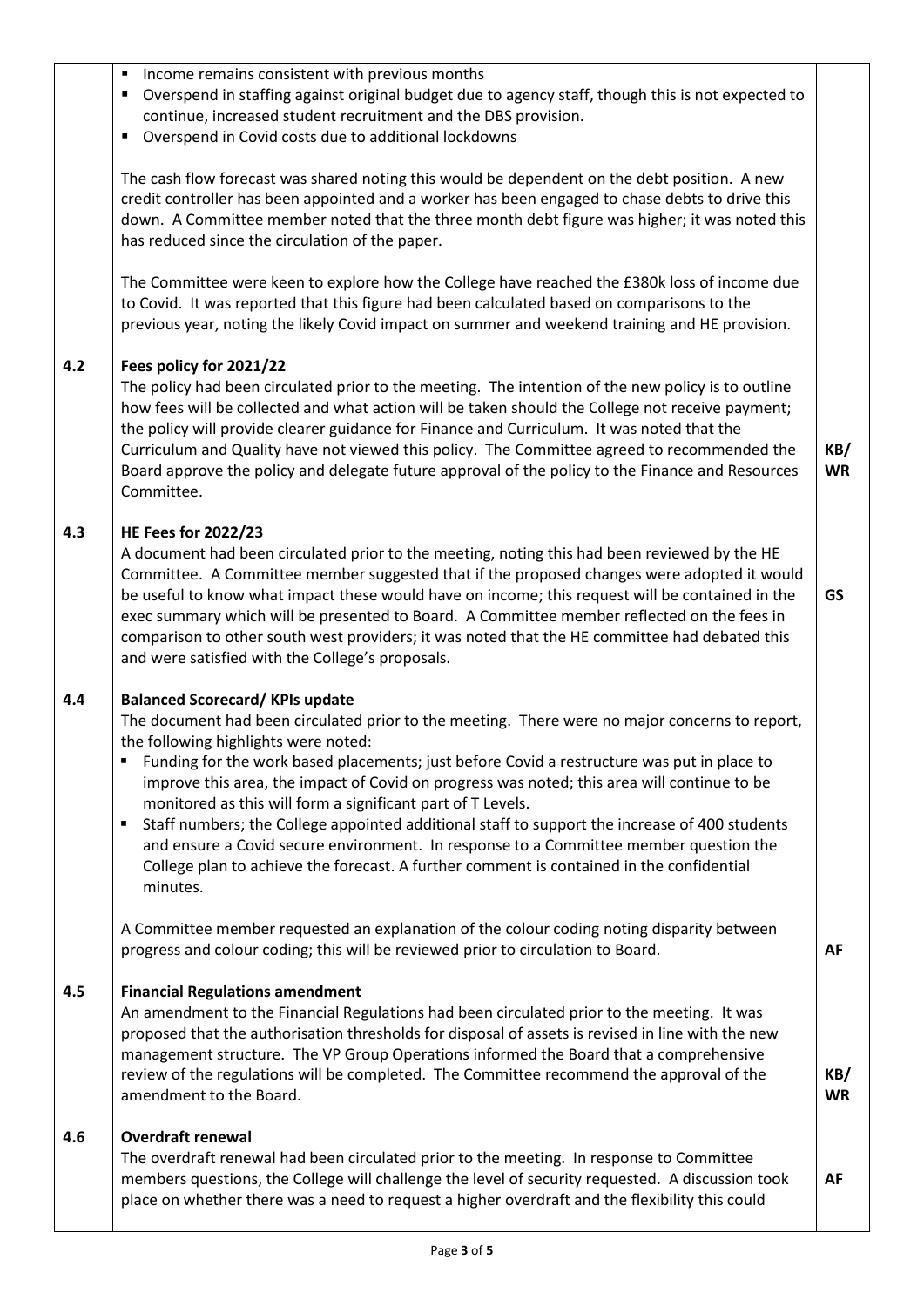|                | provide. The Committee agreed that at the next review the extra security would be considered.<br>The Committee agreed to recommend to Board the approval of the overdraft renewal.                                                                                                                                                                                                      | KB/<br><b>WR</b> |
|----------------|-----------------------------------------------------------------------------------------------------------------------------------------------------------------------------------------------------------------------------------------------------------------------------------------------------------------------------------------------------------------------------------------|------------------|
| 5              | DELEGATED MATTERS FOR DECISION BY, OR INFORMATION OF, THE COMMITTEE - FINANCIAL<br><b>APPROVALS</b>                                                                                                                                                                                                                                                                                     |                  |
| 5.1            | Approval of orders over £25,000 ex VAT - and recommendation of over £100,000 to Board<br>Detail of the orders requiring Finance and Resources Committee approval due to being over<br>£25,000 had been circulated prior to the meeting. The Committee approved the orders.                                                                                                              |                  |
|                | The Committee agreed to recommend the order linked to Student Transport for £165,200 for<br>Board approval.                                                                                                                                                                                                                                                                             | KB/<br><b>WR</b> |
| 5.2            | <b>Asset disposals</b><br>There were no asset disposals to report at this meeting for the period 25 November 2020 to 28<br>February 2021.                                                                                                                                                                                                                                               |                  |
| 5.3            | <b>Debtor write offs</b><br>The report was received and the Committee agreed to write off the 13 debts totalling £32,042 as<br>detailed in the report. A Committee member requested the debtor write off totals be checked.<br>The Committee were assured that the Terms of Reference indicate that the Committee have<br>delegated responsibility to write off debts under £50k.       | <b>GS</b>        |
| 5.4            | <b>Overseas expenses</b><br>None to report                                                                                                                                                                                                                                                                                                                                              |                  |
| 6              | <b>Sustainability update</b><br>The Committee received a sustainability update via a presentation from Rebecca Ridd who was<br>welcomed to the meeting. RR highlighted the College's brief which had been to conduct an<br>environmental audit and propose an action plan that aligns with the climate action roadmap for FE<br>Colleges.                                               |                  |
|                | Details of the three phases of the project were shared with an update on progress made. It was<br>noted that the College have set up a Sustainability Committee and subgroups, with the student<br>voice feeding into these. It was noted that the Lead Governor for Sustainability attends the<br>Sustainability Committee.                                                            |                  |
|                | The presentation will be shared with the Committee. The Committee were keen to ensure a<br>future agenda item for a Board meeting on sustainability.                                                                                                                                                                                                                                    | WR/<br><b>KB</b> |
| $\overline{7}$ | Receive FE Commissioners Letter and revised Benchmarking Definitions<br>The letter and revised benchmarking definitions had been circulated prior to the meeting. The VP<br>Group Operations noted that the main change reflected borrowing as a percentage of turnover<br>which use to be a soft target and has now changed to the debt service ratio which is an improved<br>measure. |                  |
|                | It was noted that the operating surplus has been downgraded from 5% to 1% which is a more<br>accurate measure; the College have not achieved this.                                                                                                                                                                                                                                      |                  |
| 8              | <b>DATES OF NEXT MEETINGS</b><br>19 May 2021, 9am<br>23 June 2021, 9am                                                                                                                                                                                                                                                                                                                  |                  |
|                | The time for future meetings will increase to 2 hours unless otherwise stated.                                                                                                                                                                                                                                                                                                          |                  |